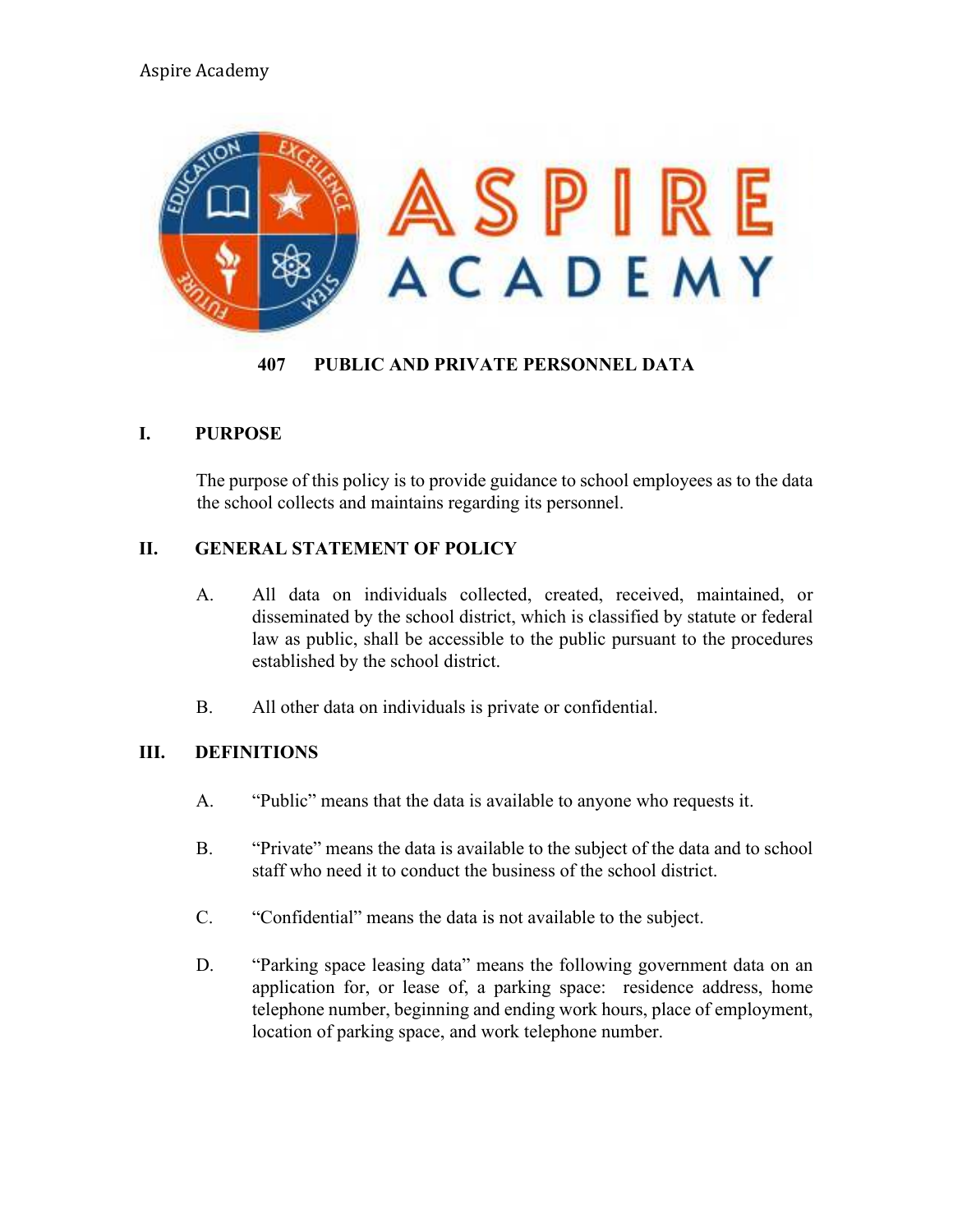- E. "Personnel data" means government data on individuals maintained because they are or were employees of the school district, applicants for employment, or volunteers or independent contractors for the school district, or members of or applicants for an advisory board or commission. Personnel data include data submitted to the school by an employee as part of an organized self-evaluation effort by the school to request suggestions from all employees on ways to cut costs, make the school district more efficient, or to improve school district operations. An employee who is identified in a suggestion shall have access to all data in the suggestion except the identity of the employee making the suggestion.
- F. "Finalist" means an individual who is selected to be interviewed by the school for a position.
- G. "Protected health information" means individually identifiable health information transmitted in electronic form by a school district acting as a health care provider. "Protected health information" excludes health information in education records covered by FERPA and employment records held by a school district in its role as employer.
- H. "Public official" means business manager, human resource director, and an individual defined as Executive Director, principal, or director who is employed in a position requiring an administrative license.

# **IV. PUBLIC PERSONNEL DATA**

- A. The following information on employees, including volunteers and independent contractors, is public:
	- 1. name;
	- 2. employee identification number, which may not be the employee's social security number;
	- 3. actual gross salary;
	- 4. salary range;
	- 5. terms and conditions of employment relationship;
	- 6. contract fees;
	- 7. actual gross pension;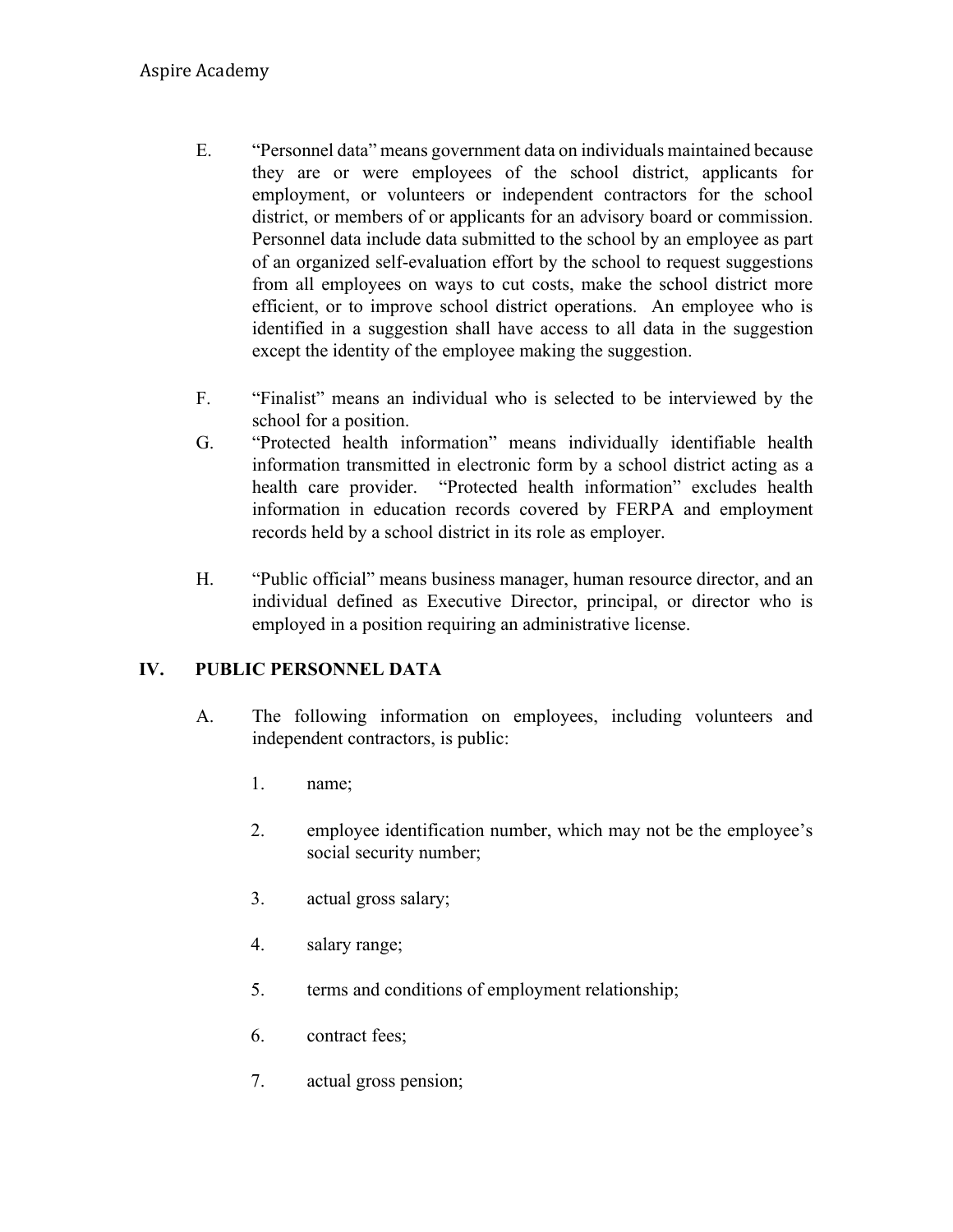- 8. the value and nature of employer-paid fringe benefits;
- 9. the basis for and the amount of any added remuneration, including expense reimbursement, in addition to salary;
- 10. job title;
- 11. bargaining unit;
- 12. job description;
- 13. education and training background;
- 14. previous work experience;
- 15. date of first and last employment;
- 16. the existence and status of any complaints or charges against the employee, regardless of whether the complaint or charge resulted in a disciplinary action;
- 17. the final disposition of any disciplinary action, as defined in Minn. Stat. § 13.43, Subd. 2(b), together with the specific reasons for the action and data documenting the basis of the action, excluding data that would identify confidential sources who are employees of the school district;
- 18. the complete terms of any agreement settling any dispute arising out of the employment relationship, including Executive Director Director buyout agreements, except that the agreement must include specific reasons for the agreement if it involves the payment of more than \$10,000 of public money, and such agreement may not have the purpose or effect of limiting access to or disclosure of personnel data or limiting the discussion of information or opinions related to personnel data;
- 19. work location;
- 20. work telephone number;
- 21. badge number;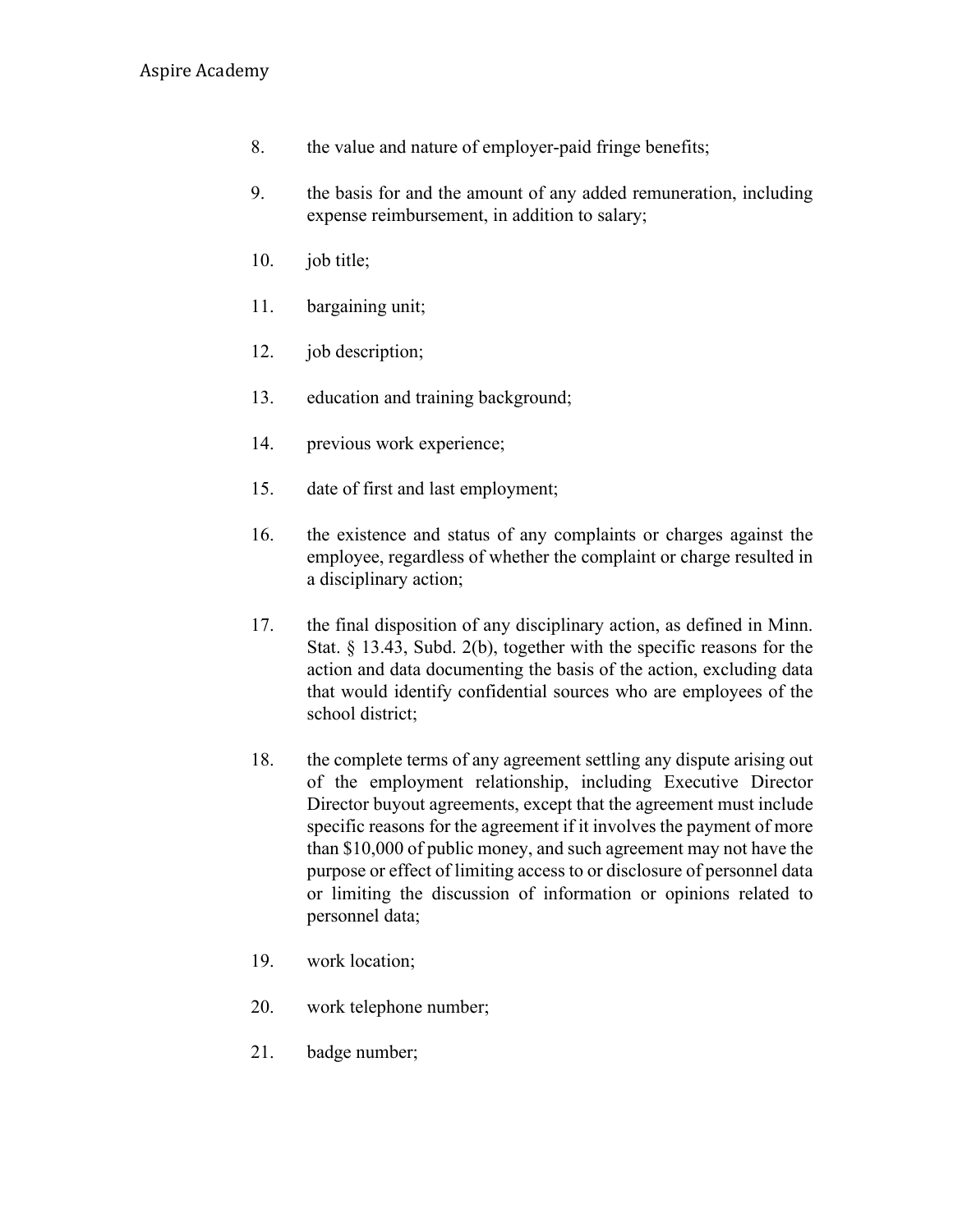- 22. work-related continuing education;
- 23. honors and awards received; and
- 24. payroll time sheets or other comparable data that are used only to account for employee's work time for payroll purposes, except to the extent that release of time sheet data would reveal the employee's reasons for the use of sick or other medical leave or other not public data.
- B. The following information on applicants for employment is public:
	- 1. veteran status;
	- 2. relevant test scores;
	- 3. rank on eligible list;
	- 4. job history;
	- 5. education and training; and
	- 6. work availability.
- C. Names of applicants are private data except when certified as eligible for appointment to a vacancy or when they become finalists for an employment position.
- D. Applicants for appointment to a public body.
	- 1. Data about applicants for appointment to a public body are private data on individuals except that the following are public:
		- a. name;
		- b. city of residence, except when the appointment has a residency requirement that requires the entire address to be public;
		- c. education and training;
		- d. employment history;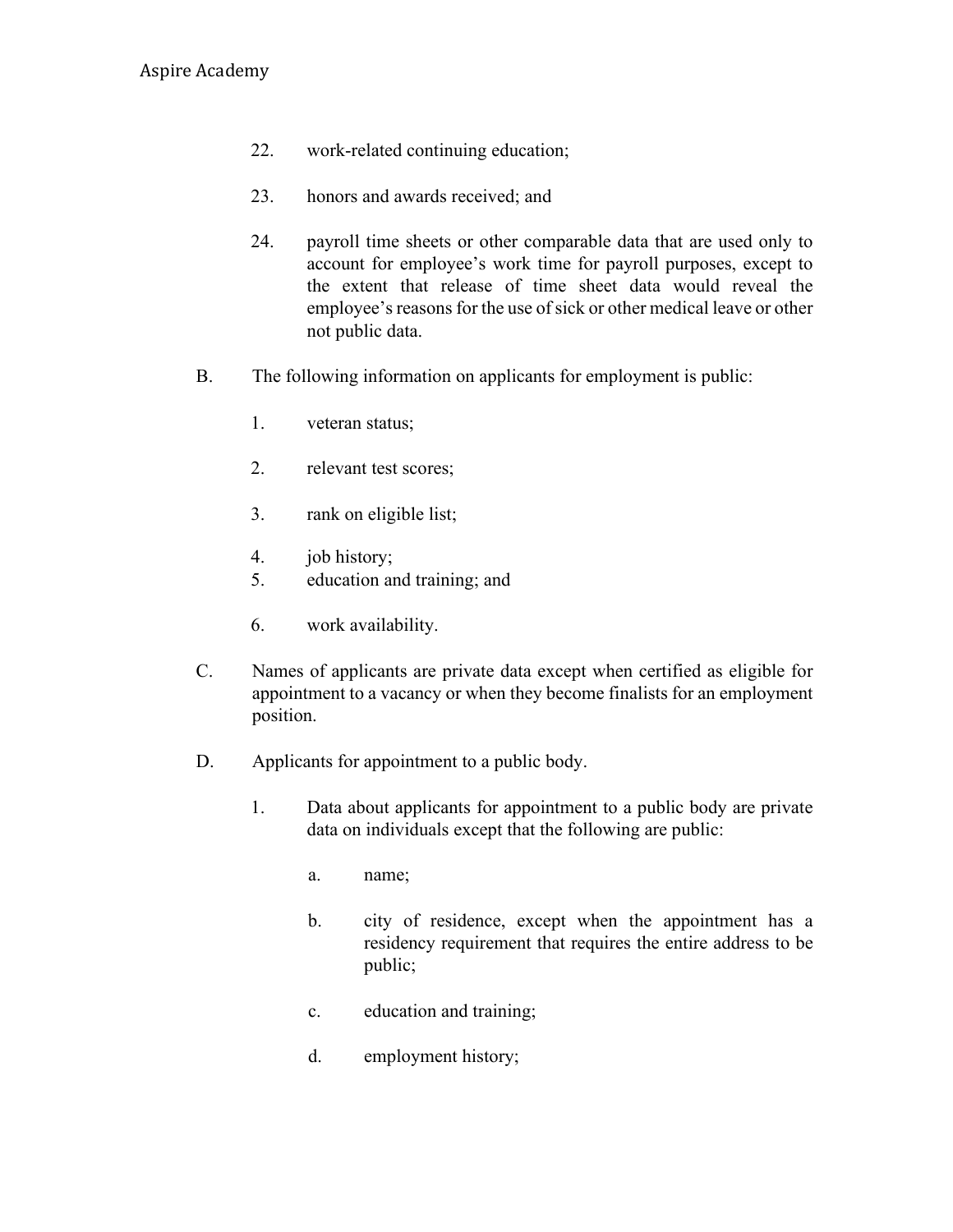## Aspire Academy

- e. volunteer work;
- f. awards and honors;
- g. prior government service;
- h. any data required to be provided or that are voluntarily provided in an application for appointment to a multimember agency pursuant to Minn. Stat. § 15.0597; and
- i. veteran status.
- 2. Once an individual is appointed to a public body, the following additional items of data are public:
	- a. residential address;
	- b. either a telephone number or electronic mail address where the appointee can be reached, or both at the request of the appointee;
	- c. first and last dates of service on the public body;
	- d. the existence and status of any complaints or charges against an appointee; and
	- e. upon completion of an investigation of a complaint or charge against an appointee, the final investigative report is public, unless access to the data would jeopardize an active investigation.
- 3. Notwithstanding paragraph 2., any electronic mail address or telephone number provided by a public body for use by an appointee shall be public. An appointee may use an electronic mail address or telephone number provided by the public body as the designated electronic mail address or telephone number at which the appointee can be reached.
- E. Regardless of whether there has been a final disposition as defined in Minn. Stat. § 13.43, Subd. 2(b), upon completion of an investigation of a complaint or charge against a public official, as defined in Minn. Stat. § 13.43, Subd. 2(e), or if a public official resigns or is terminated from employment while the complaint or charge is pending, all data relating to the complaint or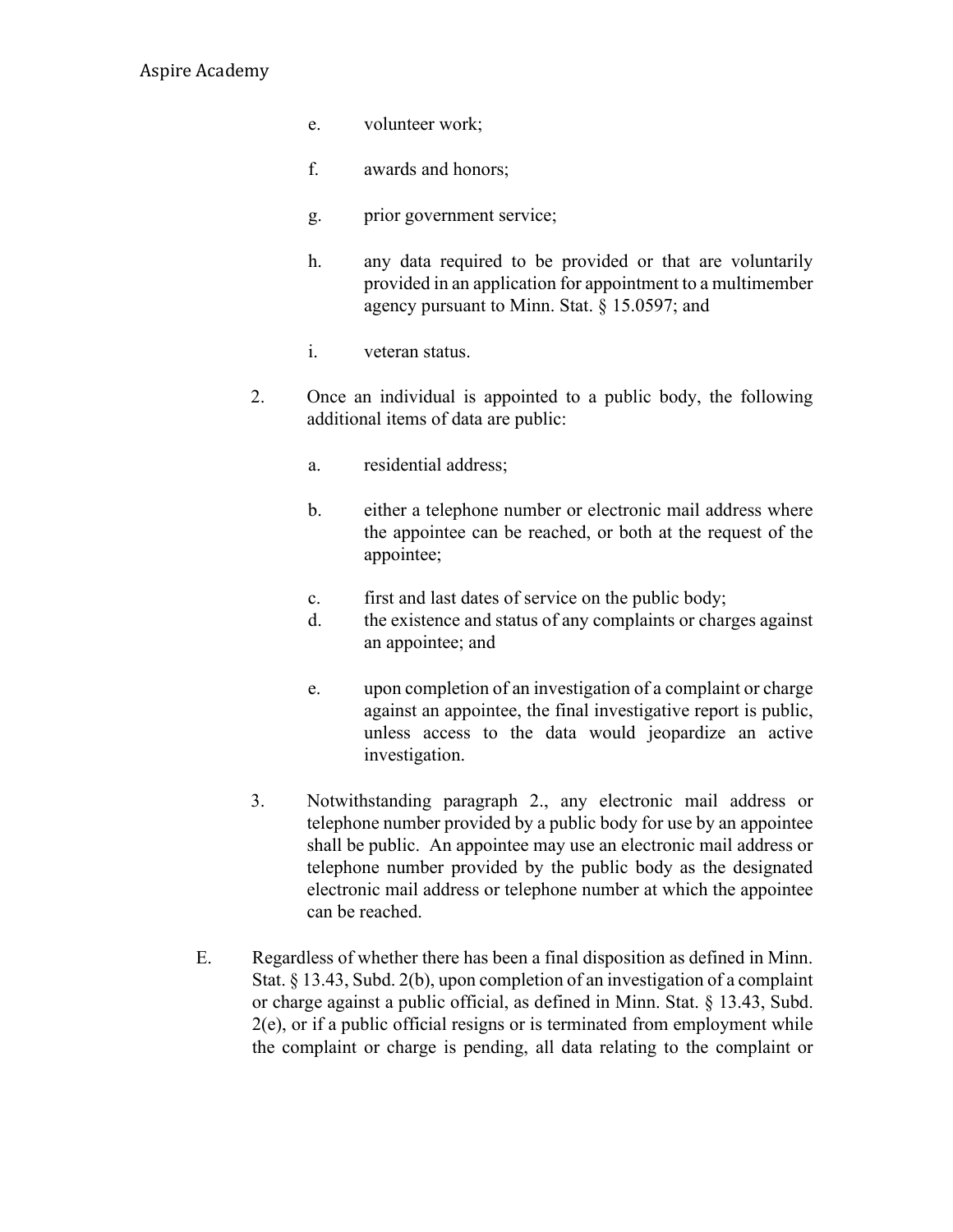charge are public, unless access to the data would jeopardize an active investigation or reveal confidential sources.

F. Data relating to a complaint or charge against a public official is public only if: (1) the complaint or charge results in disciplinary action or the employee resigns or is terminated from employment while the complaint or charge is pending; or (2) potential legal claims arising out of the conduct that is the subject of the complaint or charge are released as part of a settlement agreement with another person. Data that is classified as private under another law is not made public by this provision.

## **V. PRIVATE PERSONNEL DATA**

- A. All other personnel data are private and will only be shared with school district staff whose work requires such access. Private data will not be otherwise released unless authorized by law or by the employee's informed written consent.
- B. Data pertaining to an employee's dependents are private data on individuals.
- C. Data created, collected or maintained by the school district to administer employee assistance programs are private. D. Parking space leasing data are private.
- E. Personnel data may be disseminated to labor organizations to the extent the school district determines it is necessary for the labor organization to conduct its business or when ordered or authorized by the Commissioner of the Bureau of Mediation Services.
- F. The school district may display a photograph of a current or former employee to prospective witnesses as part of the school district's investigation of any complaint or charge against the employee.
- G. The school district may, if the responsible authority or designee reasonably determines that the release of personnel data is necessary to protect an employee from harm to self or to protect another person who may be harmed by the employee, release data that are relevant to the concerns for safety to:
	- 1. the person who may be harmed and to the attorney representing the person when the data are relevant to obtaining a restraining order;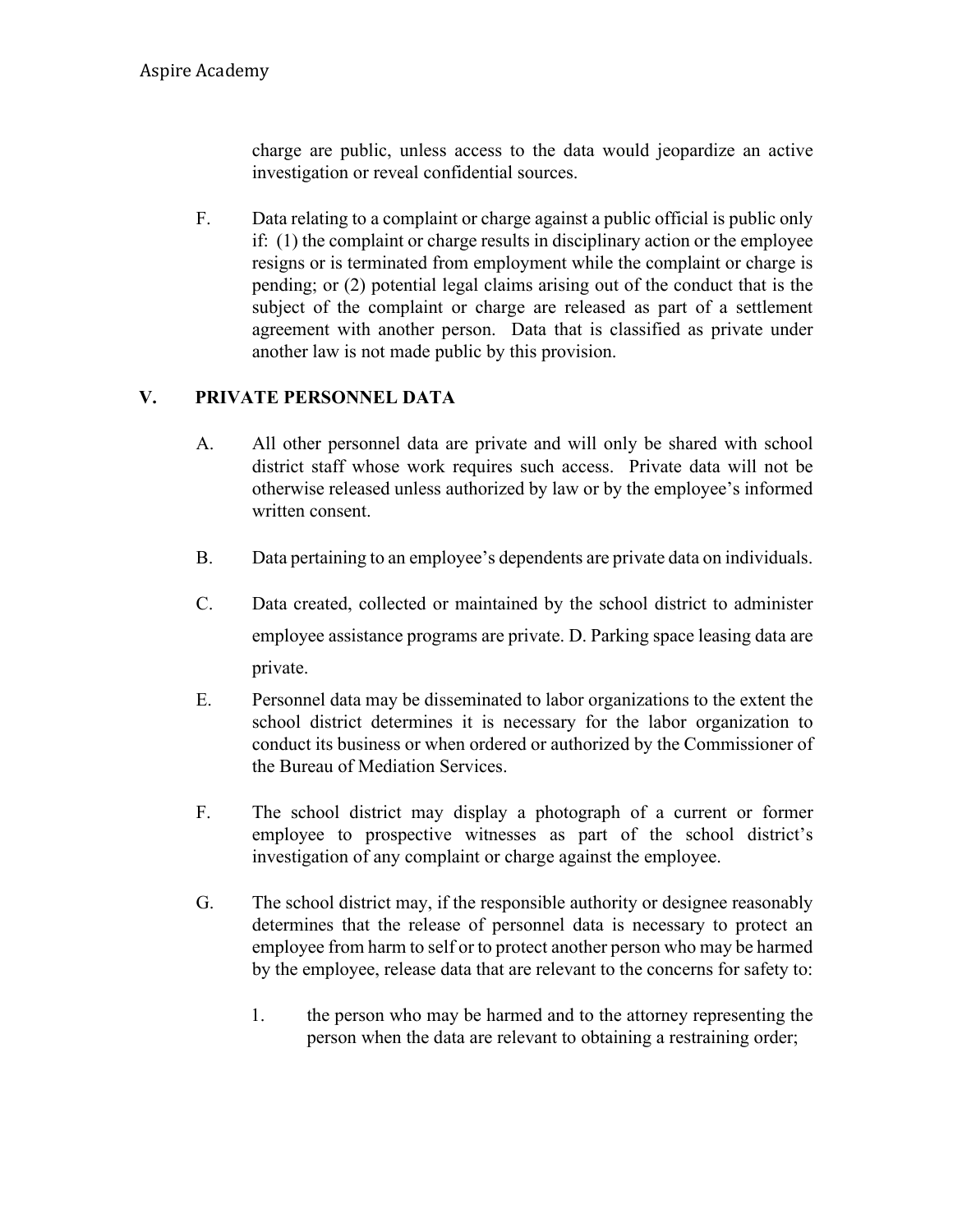- 2. a pre-petition screening team conducting an investigation of the employee under Minn. Stat. § 253B.07, Subd. 1; or
- 3. a court, law enforcement agency, or prosecuting authority.
- H. Private personnel data or confidential investigative data on employees may be disseminated to a law enforcement agency for the purpose of reporting a crime or alleged crime committed by an employee, or for the purpose of assisting law enforcement in the investigation of such a crime or alleged crime.
- I. A complainant has access to a statement provided by the complainant to the school district in connection with a complaint or charge against an employee.
- J. When allegations of sexual or other types of harassment are made against an employee, the employee shall not have access to data that would identify the complainant or other witnesses if the school district determines that the employee's access to that data would:
	- 1. threaten the personal safety of the complainant or a witness; or
	- 2. subject the complainant or witness to harassment.

If a disciplinary proceeding is initiated against the employee, data on the complainant or witness shall be available to the employee as may be necessary for the employee to prepare for the proceeding.

- K. The school district shall make any report to the board of teaching or the state board of education as required by Minn. Stat. § 122A.20, Subd. 2, and shall, upon written request from the licensing board having jurisdiction over a teacher's license, provide the licensing board with information about the teacher from the school district's files, any termination or disciplinary proceeding, and settlement or compromise, or any investigative file in accordance with Minn. Stat. § 122A.20, Subd. 2.
- L. Private personnel data shall be disclosed to the department of economic security for the purpose of administration of the unemployment insurance program under Minn. Stat. Ch. 268.
- M. When a report of alleged maltreatment of a student in a school is made to the Commissioner of Education, data that are relevant and collected by the school about the person alleged to have committed maltreatment must be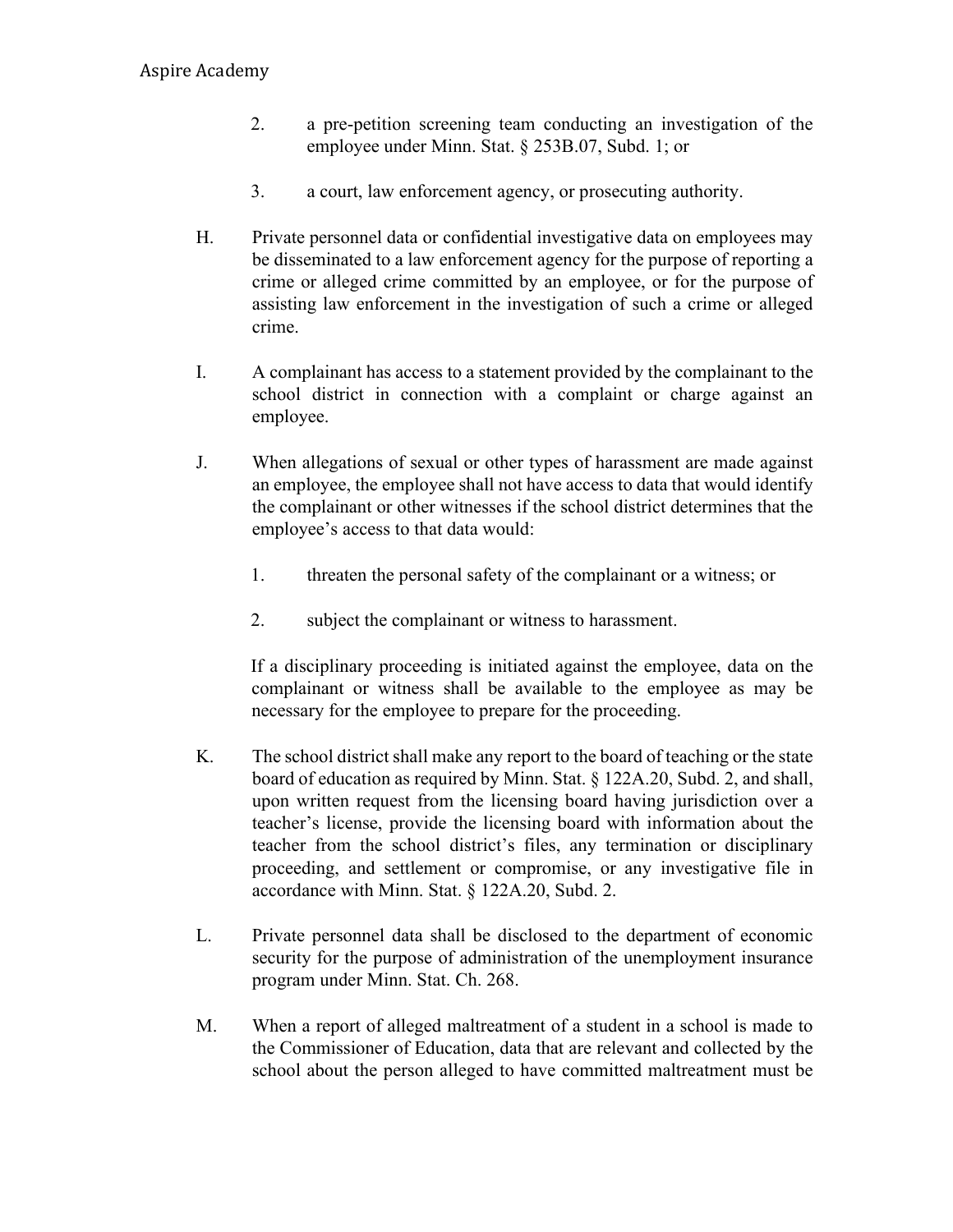provided to the Commissioner on request for purposes of an assessment or investigation of the maltreatment report.

- N. The school district shall release to a requesting school district or charter school private personnel data on a current or former employee related to acts of violence toward or sexual contact with a student, if an investigation conducted by or on behalf of the school district or law enforcement affirmed the allegations in writing prior to release and the investigation resulted in the resignation of the subject of the data.
- O. The identity of an employee making a suggestion as part of an organized self-evaluation effort by the school district to cut costs, make the school district more efficient, or to improve school district operations is private.
- P. Health information on employees is private unless otherwise provided by law. To the extent that the school district transmits protected health information, the school district will comply with all privacy requirements.
- Q. Personal home contact information for employees may be used by the school district and shared with another government entity in the event of an emergency or other disruption to ensure continuity of operation for the school district or government entity.
- R. The personal telephone number, home address, and electronic mail address of a current or former employee of a contractor or subcontractor maintained as a result of a contractual relationship between the school district and a contractor or subcontractor entered on or after August 1, 2012, are private data. These data must be shared with another government entity to perform a function authorized by law. The data also must be disclosed to a government entity or any person for prevailing wage purposes.

# **VI. MULTIPLE CLASSIFICATIONS**

If data on individuals are classified as both private and confidential by Minn. Stat. Ch. 13, or any other state or federal law, the data are private.

## **VII. CHANGE IN CLASSIFICATIONS**

The school district shall change the classification of data in its possession if it is required to do so to comply with other judicial or administrative rules pertaining to the conduct of legal actions or with a specific statute applicable to the data in the possession of the disseminating or receiving agency.